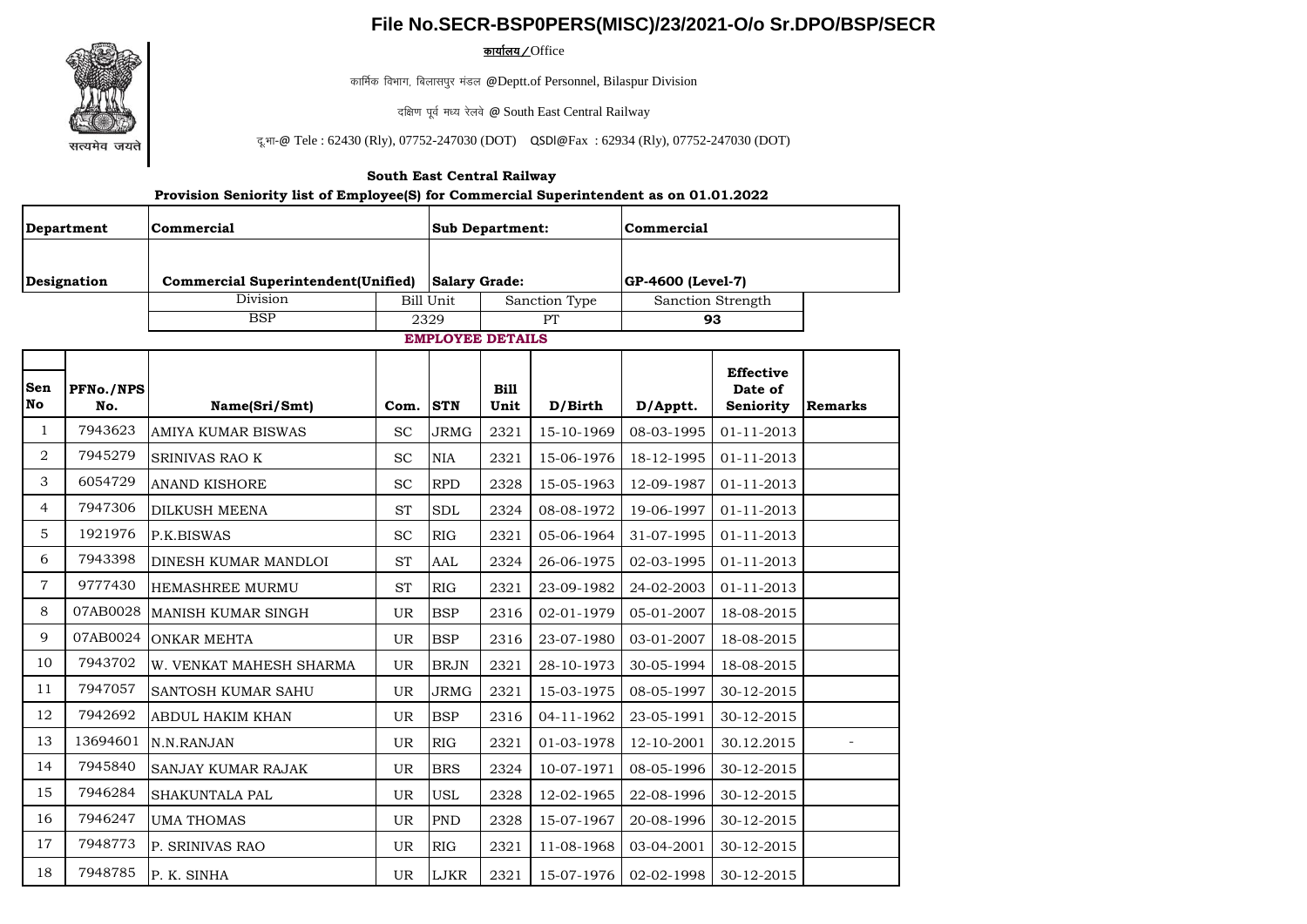| 19 | 7948888  | <b>J. SUNIL KUMAR</b>          |           |             |      |            |            | File No.SECR-BSR0PERS(MISC)/23/2021-O/o Sr.DPO/BSP/SECR<br>    UR    BSP     2316   31-10-1967   03-02-1998   30-12-2015 |
|----|----------|--------------------------------|-----------|-------------|------|------------|------------|--------------------------------------------------------------------------------------------------------------------------|
| 20 | 7949194  | MANOJ KUMAR SINGH              | UR        | KTO         | 2285 | 04-10-1969 | 01-12-1998 | 30-12-2015                                                                                                               |
| 21 | 7949893  | <b>MICHEL FAIRADAY</b>         | <b>SC</b> | <b>KRBA</b> | 2321 | 13-06-1978 | 04-03-1998 | 30-12-2015                                                                                                               |
| 22 | 7952855  | BIJAY BABU SAMUDRE             | <b>SC</b> | <b>APR</b>  | 2328 | 10-02-1975 | 26-09-2000 | 30-12-2015                                                                                                               |
| 23 | 7950664  | K. BHASKAR ACHARYA             | <b>UR</b> | <b>BSP</b>  | 2316 | 13-10-1976 | 27-10-1998 | 30-12-2015                                                                                                               |
| 24 | 7950688  | <b>CH SYAMLA</b>               | UR        | <b>BSP</b>  | 2316 | 24-07-1969 | 01-04-1999 | 30-12-2015                                                                                                               |
| 25 | 7950822  | <b>MINAKETAN DAS</b>           | UR        | <b>BSP</b>  | 2316 | 05-06-1968 | 01-04-1999 | 30-12-2015                                                                                                               |
| 26 | 7951980  | R. S. S. YADAV                 | UR        | <b>PND</b>  | 2328 | 01-09-1976 | 04-10-1999 | 30-12-2015                                                                                                               |
| 27 | 7043971  | RAGHVENDRA PANDEY              | UR        | <b>BSP</b>  | 2316 | 25-07-1970 | 07-02-2000 | 30-12-2015                                                                                                               |
| 28 | 04AB1057 | <b>RAVISHANKAR</b>             | SC        | <b>BSP</b>  | 2316 | 26-10-1980 | 12-01-2004 | 30-12-2015                                                                                                               |
| 29 | 5462861  | SUSHIL KUMAR BAA               | <b>ST</b> | <b>BRJN</b> | 2321 | 16-08-1967 | 01-01-2003 | 30-12-2015                                                                                                               |
| 30 | 07953161 | <b>PRASAD PATRO</b>            | UR        | <b>AKT</b>  | 2321 | 06-01-1975 | 26-02-2001 | 09.04.2020                                                                                                               |
| 31 | 07002403 | K K LANKA                      | UR        | JMG         | 2321 | 05-10-1965 | 13-06-1999 | 09.04.2020                                                                                                               |
| 32 | 09772546 | <b>DEEPANKAR SARKAR</b>        | UR        | <b>BSP</b>  | 2316 | 31-03-1973 | 20-08-2001 | 09.04.2020                                                                                                               |
| 33 | 09771001 | <b>SACHIN SHUKLA</b>           | UR        | <b>AKT</b>  | 2321 | 22-06-1980 | 20-08-2001 | 09.04.2020                                                                                                               |
| 34 | 07941353 | <b>BALRAM</b>                  | UR        | <b>BSP</b>  | 2316 | 15-10-1975 | 30-05-1994 | 09.04.2020                                                                                                               |
| 35 | 07942709 | DINDAYAL SONKER                | UR        | <b>NIA</b>  | 2321 | 15-06-1968 | 07-05-1992 | 09.04.2020                                                                                                               |
| 36 | 09773320 | <b>BARUN DAS</b>               | UR        | <b>BSP</b>  | 2316 | 28-05-1979 | 26-02-2002 | 09.04.2020                                                                                                               |
| 37 | 09780040 | N. GOVERDHAN RAO               | UR        | <b>RIG</b>  | 2321 | 25-12-1980 | 31-01-2003 | 09.04.2020                                                                                                               |
| 38 | 09780105 | <b>JAYANTO DASGUPTA</b>        | UR        | <b>APR</b>  | 2328 | 23-09-1973 | 14-07-2003 | 09.04.2020                                                                                                               |
| 39 | 07449732 | RAJ KUMAR VERMA                | <b>ST</b> | <b>SDL</b>  | 2324 | 15-04-1962 | 26-06-1998 | 09.04.2020                                                                                                               |
| 40 | 07952946 | SUBHENDU GHOSH                 | UR        | <b>SKT</b>  | 2321 | 01-01-1973 | 26-09-2000 | 09.04.2020                                                                                                               |
| 41 |          | 07941304 HARI SHANKAR          | UR        | <b>AKT</b>  | 2321 | 15-07-1972 | 03-04-1992 | 09.04.2020                                                                                                               |
| 42 | 07941213 | SALOMAN SINGH                  | <b>ST</b> | <b>GTW</b>  | 2321 | 18-04-1963 | 25-06-1994 | 06.07.2020                                                                                                               |
| 43 |          | 07944263 DILWANT PRAKASH       | <b>ST</b> | <b>KRBA</b> | 2321 | 21-06-1962 | 31-05-1994 | 09.04.2020                                                                                                               |
| 44 |          | 04AB0978 SANGEET KUMAR AGHARIA | UR        | <b>NIA</b>  | 2321 | 23-09-1984 | 12-01-2004 | 09.04.2020                                                                                                               |
| 45 |          | 04AB1058 N. R. VITHALKAR       | UR        | <b>GTK</b>  | 2328 | 15-01-1977 | 26-03-2004 | 09.04.2020                                                                                                               |
| 46 |          | 04AB1005 PRABHAKAR KUMAR       | UR        | <b>KRBA</b> | 2321 | 15-01-1986 | 06-07-2004 | 09.04.2020                                                                                                               |
| 47 | 04AB0935 | <b>PAPPU KUMAR</b>             | UR        | CPH         | 2321 | 01-02-1985 | 05-07-2004 | 09.04.2020                                                                                                               |
| 48 | 04AB0937 | <b>BALRAM SINGH</b>            | UR        | ROB         | 2321 | 03-02-1976 | 07-04-2004 | 09.04.2020                                                                                                               |
| 49 | 07946685 | P. S. KOLWADKAR                | UR        | GAD         | 2321 | 16-07-1975 | 08-05-1996 | 09.04.2020                                                                                                               |
| 50 | 06059181 | ANIL KUMAR RAJAK               | UR        | <b>BSP</b>  | 2316 | 27.03.1965 | 27.11.1990 | 09.04.2020                                                                                                               |
| 51 | 07950019 | KONA DURGA RAO                 | UR        | RIG         | 2321 | 28-09-1975 | 20-11-1999 | 09.04.2020                                                                                                               |
|    |          |                                |           |             |      |            |            |                                                                                                                          |